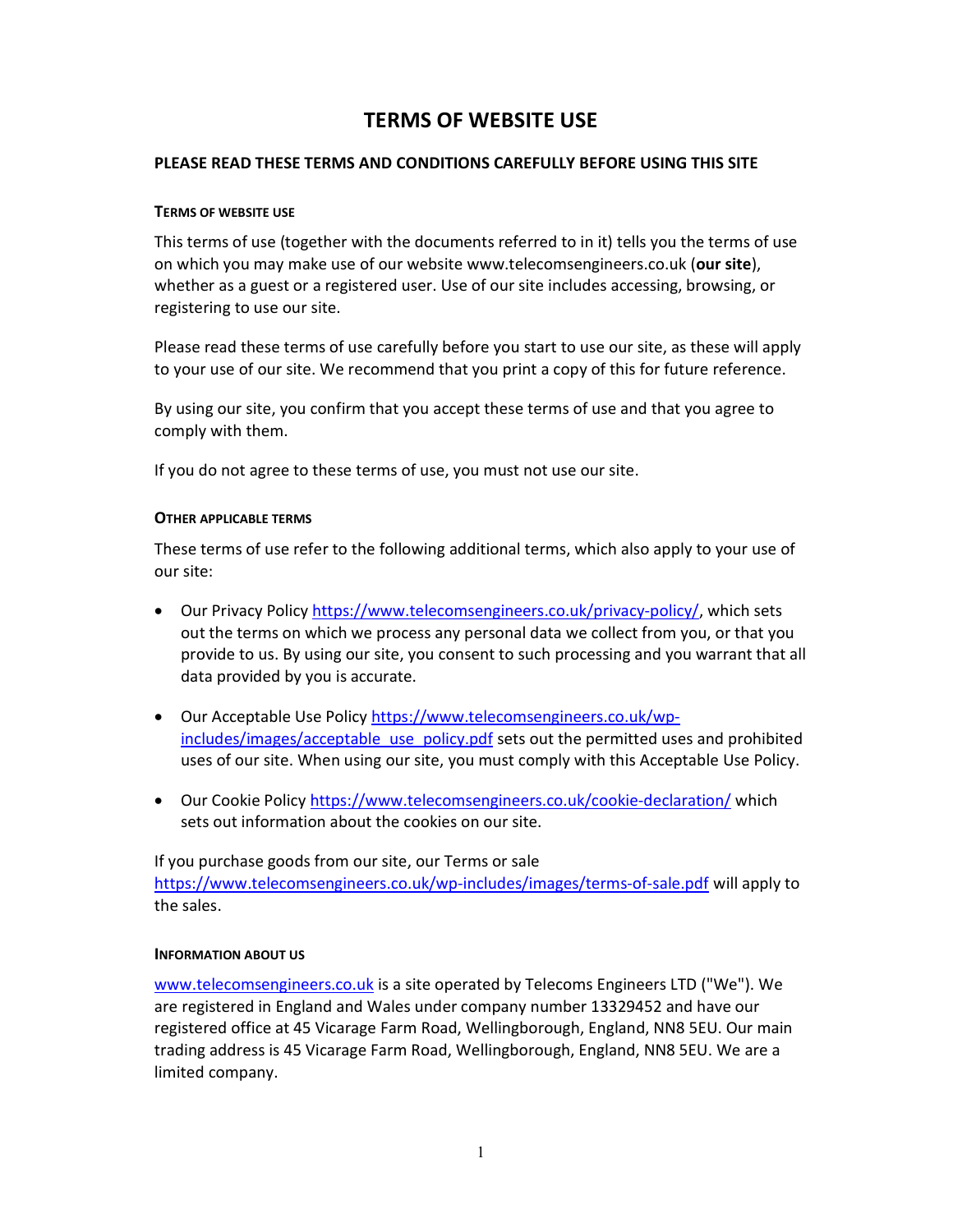#### CHANGES TO THESE TERMS

We may revise these terms of use at any time by amending this page.

Please check this page from time to time to take notice of any changes we made, as they are binding on you.

#### CHANGES TO OUR SITE

We may update our site from time to time, and may change the content at any time. However, please note that any of the content on our site may be out of date at any given time, and we are under no obligation to update it.

We do not guarantee that our site, or any content on it, will be free from errors or omissions.

#### ACCESSING OUR SITE

Our site is made available to view free of charge.

We do not guarantee that our site, or any content on it, will always be available or be uninterrupted. Access to our site is permitted on a temporary basis. We may suspend, withdraw, discontinue or change all or any part of our site without notice. We will not be liable to you if for any reason our site is unavailable at any time or for any period.

You are responsible for making all arrangements necessary for you to have access to our site.

You are also responsible for ensuring that all persons who access our site through your internet connection are aware of these terms of use and other applicable terms and conditions, and that they comply with them.

Our site is directed to people residing in the United Kingdom. We do not represent that content available on or through our site is appropriate or available in other locations. We may limit the availability of our site or any service or product described on our site to any person or geographic area at any time. If you choose to access our site from outside the United Kingdom, you do so at your own risk.

#### YOUR ACCOUNT AND PASSWORD

If you choose, or you are provided with, a user identification code, password or any other piece of information as part of our security procedures, you must treat such information as confidential. You must not disclose it to any third party.

We have the right to disable any user identification code or password, whether chosen by you or allocated by us, at any time, if in our reasonable opinion you have failed to comply with any of the provisions of these terms of use.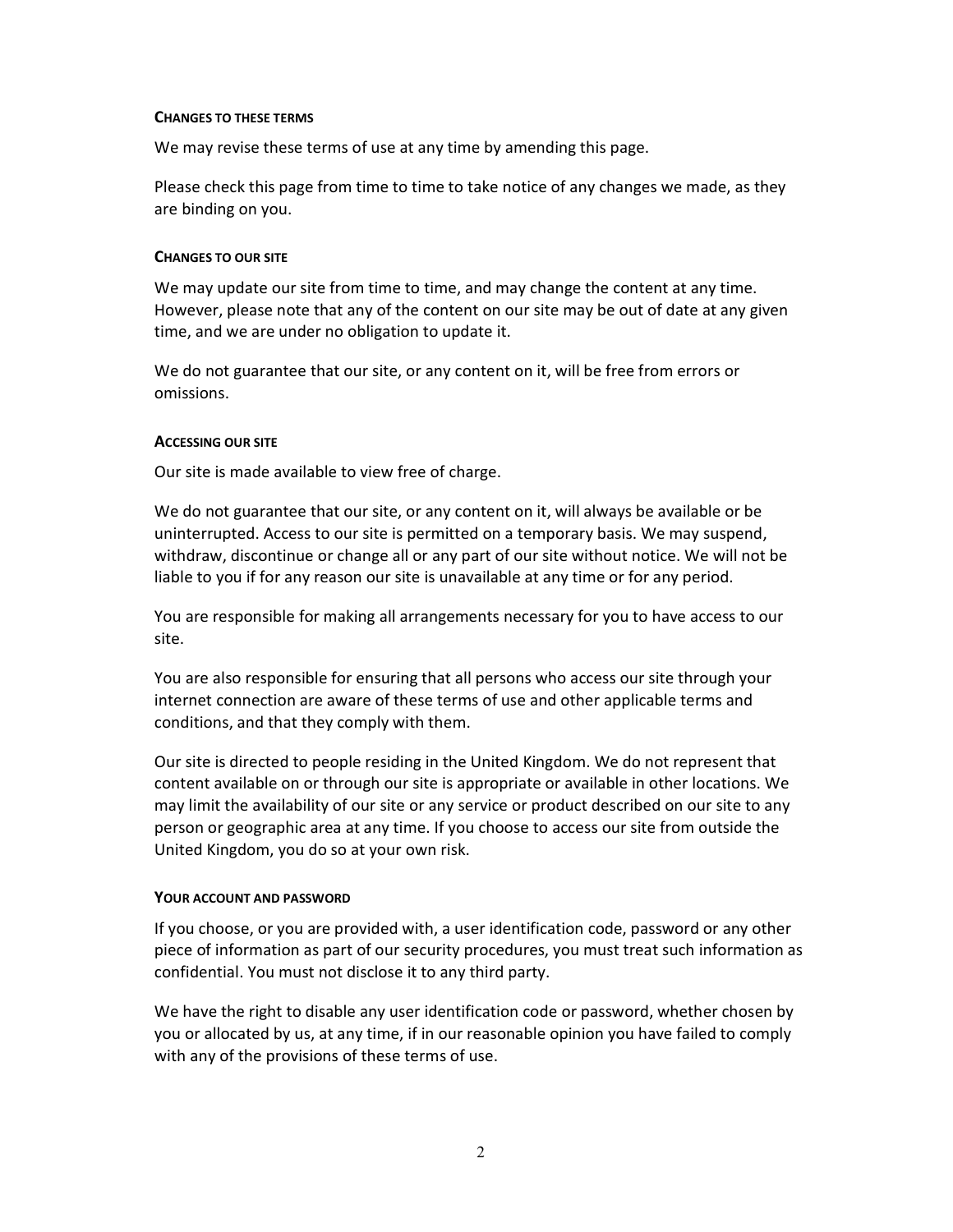If you know or suspect that anyone other than you knows your user identification code or password, you must promptly notify us at info@telecomsengineers.co.uk

#### INTELLECTUAL PROPERTY RIGHTS

We are the owner or the licensee of all intellectual property rights in our site, and in the material published on it. Those works are protected by copyright laws and treaties around the world. All such rights are reserved.

You may print off one copy, and may download extracts, of any page(s) from our site for your personal use and you may draw the attention of others within your organisation to content posted on our site.

You must not modify the paper or digital copies of any materials you have printed off or downloaded in any way, and you must not use any illustrations, photographs, video or audio sequences or any graphics separately from any accompanying text.

Our status (and that of any identified contributors) as the authors of content on our site must always be acknowledged.

You must not use any part of the content on our site for commercial purposes without obtaining a licence to do so from us or our licensors.

If you print off, copy or download any part of our site in breach of these terms of use, your right to use our site will cease immediately and you must, at our option, return or destroy any copies of the materials you have made.

## NO RELIANCE ON INFORMATION

The content on our site is provided for general information only. It is not intended to amount to advice on which you should rely. You must obtain professional or specialist advice before taking, or refraining from, any action on the basis of the content on our site.

Although we make reasonable efforts to update the information on our site, we make no representations, warranties or guarantees, whether express or implied, that the content on our site is accurate, complete or up-to-date.

## LIMITATION OF OUR LIABILITY

Nothing in these terms of use excludes or limits our liability for death or personal injury arising from our negligence, or our fraud or fraudulent misrepresentation, or any other liability that cannot be excluded or limited by English law.

To the extent permitted by law, we exclude all conditions, warranties, representations or other terms which may apply to our site or any content on it, whether express or implied.

We will not be liable to any user for any loss or damage, whether in contract, tort (including negligence), breach of statutory duty, or otherwise, even if foreseeable, arising under or in connection with: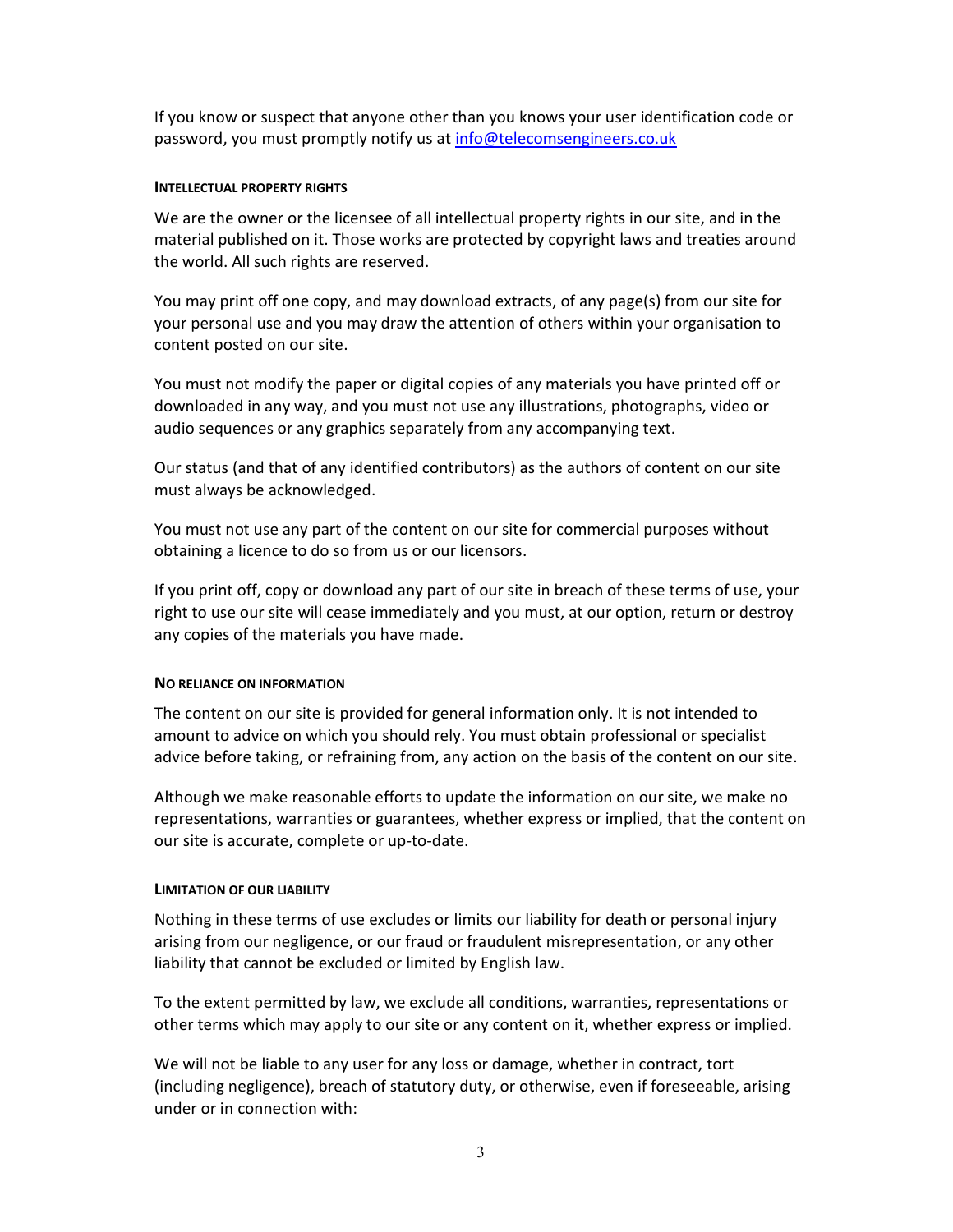- use of, or inability to use, our site; or
- use of or reliance on any content displayed on our site.

If you are an engineer who has an active listing subscription on our site, please note that in particular, we will not be liable for:

- loss of profits, sales, business, or revenue;
- business interruption;
- loss of anticipated savings;
- loss of business opportunity, goodwill or reputation; or
- any indirect or consequential loss or damage.

If you are a consumer user, please note that we only provide our site for domestic and private use. You agree not to use our site for any commercial or business purposes, and we have no liability to you for any loss of profit, loss of business, business interruption, or loss of business opportunity.

We will not be liable for any loss or damage caused by a virus, distributed denial-of-service attack, or other technologically harmful material that may infect your computer equipment, computer programs, data or other proprietary material due to your use of our site or to your downloading of any content on it, or on any website linked to it.

We assume no responsibility for the content of websites linked on our site. Such links should not be interpreted as endorsement by us of those linked websites. We will not be liable for any loss or damage that may arise from your use of them.

Different limitations and exclusions of liability will apply to liability arising as a result of the supply of any goods by use to you, which will be set out in our Terms of sale https://www.telecomsengineers.co.uk/wp-includes/images/terms-of-sale.pdf

## UPLOADING CONTENT TO OUR SITE

Whenever you make use of a feature that allows you to upload content to our site, or to make contact with other users of our site, you must comply with the content standards set out in our Acceptable Use Policy https://www.telecomsengineers.co.uk/wpincludes/images/acceptable\_use\_policy.pdf

You warrant that any such contribution does comply with those standards, and you will be liable to us and indemnify us for any breach of that warranty. [If you are a consumer user, this means you will be responsible for any loss or damage we suffer as a result of your breach of warranty.

Any content you upload to our site will be considered non-confidential and nonproprietary. You retain all of your ownership rights in your content, but you are required to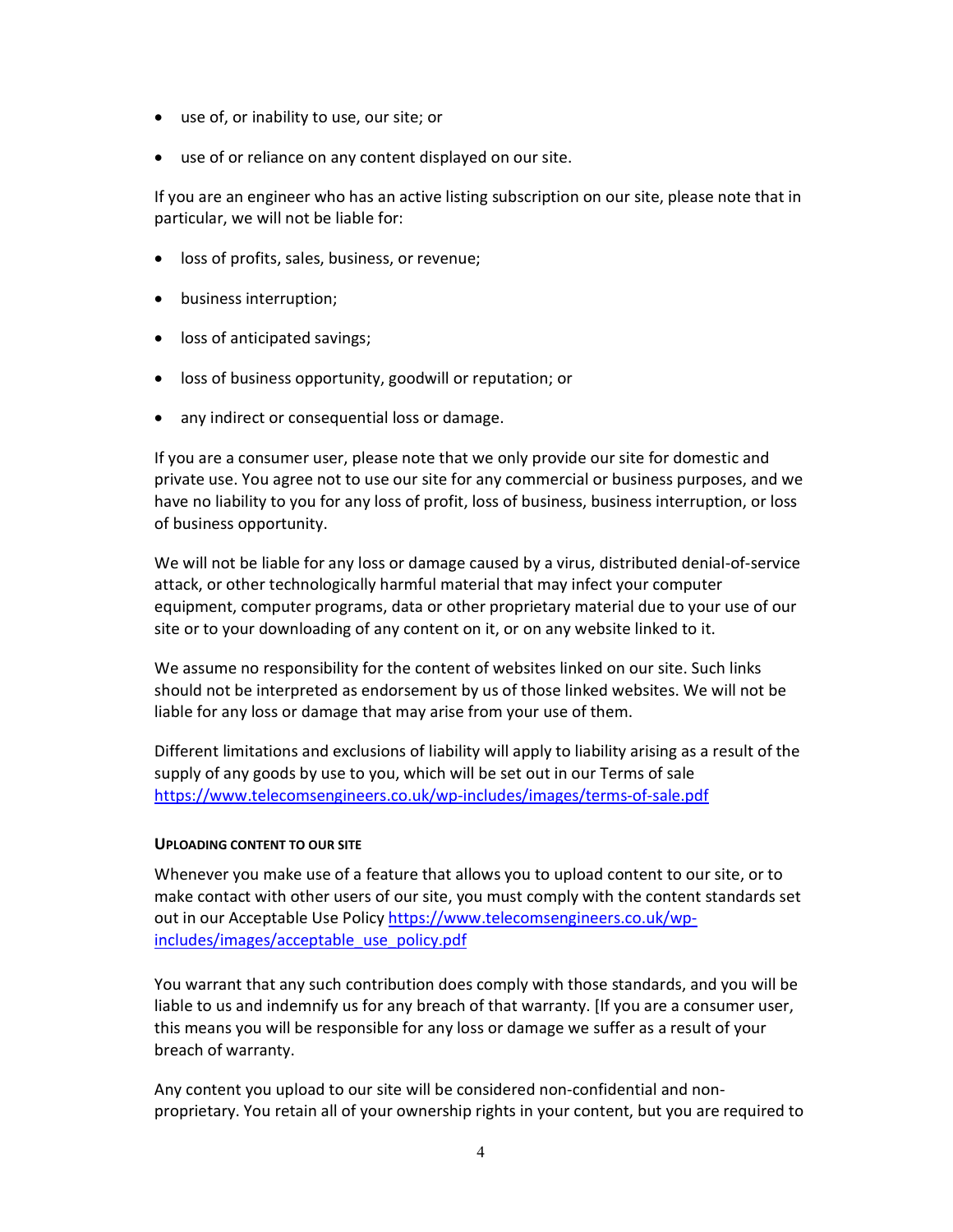grant us and other users of the Site a limited licence to use, store and copy that content and to distribute and make it available to third parties. The rights you license to us are described in the next paragraph (Rights you licence).

We also have the right to disclose your identity to any third party who is claiming that any content posted or uploaded by you to our site constitutes a violation of their intellectual property rights, or of their right to privacy.

We will not be responsible, or liable to any third party, for the content or accuracy of any content posted by you or any other user of our site.

We have the right to remove any posting you make on our site if, in our opinion, your post does not comply with the content standards set out in our Acceptable Use Policy https://www.telecomsengineers.co.uk/wp-includes/images/acceptable\_use\_policy.pdf

The views expressed by other users on our site do not represent our views or values.

You are solely responsible for securing and backing up your content.

#### RIGHTS YOU LICENCE

When you upload or post content to our site, you grant the following licenses:

- A worldwide, non-exclusive, royalty-free, transferable licence to use, reproduce, distribute, prepare derivative works of, display, and perform that content in connection with the services provided by our site and across different media and to promote the site or services; and
- A worldwide, non-exclusive, royalty-free, transferable licence to allow third parties to use the content for their purposes.

We will only ever use your materials to carry out your instructions to us – unless, very exceptionally, a court or other regulator orders us to disclose them.

#### **VIRUSES**

We do not guarantee that our site will be secure or free from bugs or viruses.

You are responsible for configuring your information technology, computer programmes and platform in order to access our site. You should use your own virus protection software.

You must not misuse our site by knowingly introducing viruses, trojans, worms, logic bombs or other material which is malicious or technologically harmful. You must not attempt to gain unauthorised access to our site, the server on which our site is stored or any server, computer or database connected to our site. You must not attack our site via a denial-of-service attack or a distributed denial-of service attack. By breaching this provision, you would commit a criminal offence under the Computer Misuse Act 1990. We will report any such breach to the relevant law enforcement authorities and we will co